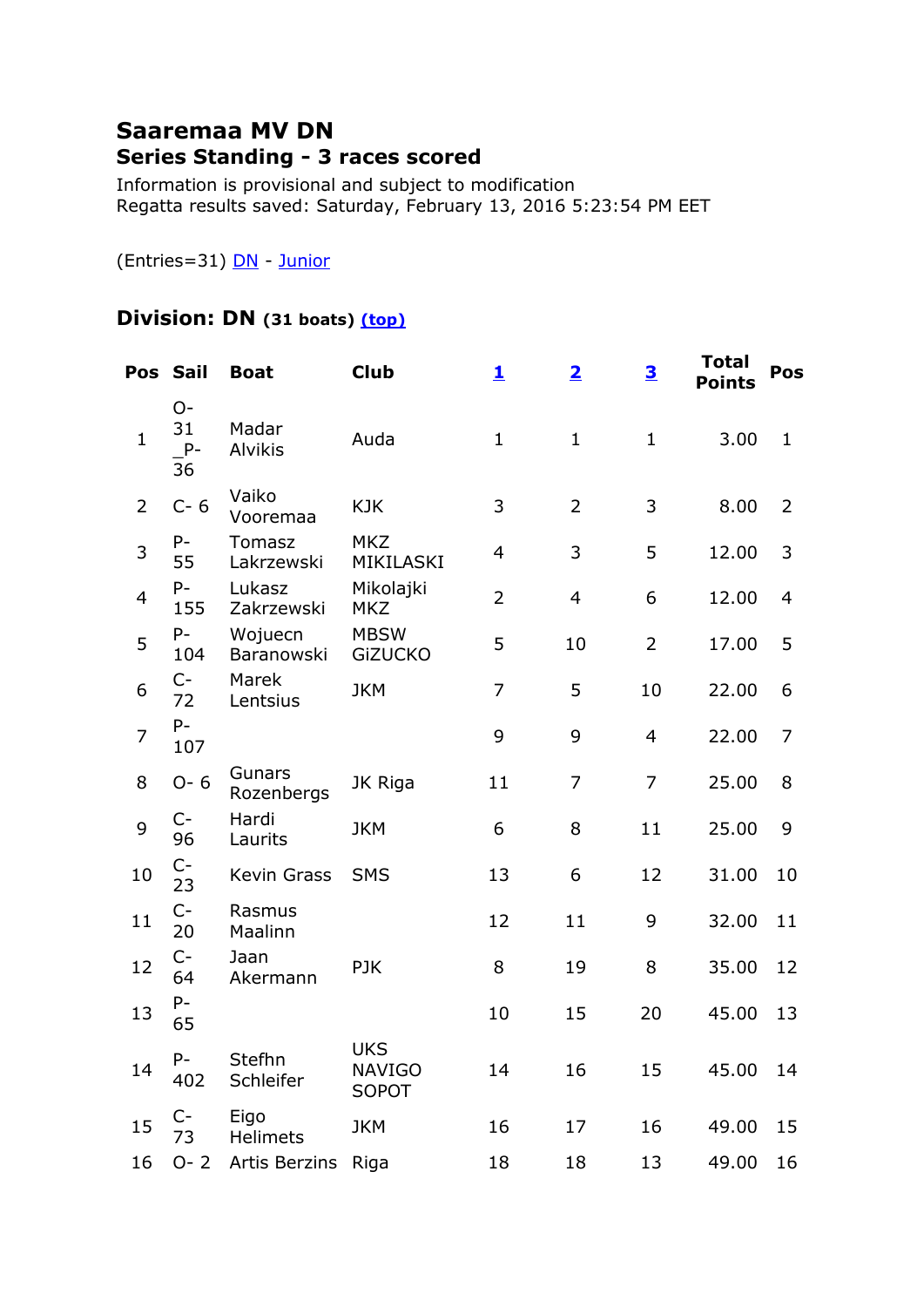| Pos | <b>Sail</b>  | <b>Boat</b>                 | <b>Club</b>                 | 1             | $\overline{\mathbf{2}}$ | $\overline{\mathbf{3}}$ | <b>Total</b><br><b>Points</b> | Pos |
|-----|--------------|-----------------------------|-----------------------------|---------------|-------------------------|-------------------------|-------------------------------|-----|
| 17  | CZ<br>112    | Vladislav<br>Ptasnik        | ALT F20T                    | 20            | 12                      | 17                      | 49.00                         | 17  |
| 18  | $C-$<br>52   | Oskar<br>Seemann            | <b>PJK</b>                  | 17            | 22                      | 14                      | 53.00                         | 18  |
| 19  | $C-$<br>24   | <b>Rene Riim</b>            | <b>SMS</b>                  | 15            | 20                      | 21                      | 56.00                         | 19  |
| 20  | $C-$<br>62   | Melvin<br>Aaslav            | <b>TJK</b>                  | 23            | 13                      | 22                      | 58.00                         | 20  |
| 21  | $P -$<br>243 | Adam<br>Szczesn1            | <b>KKS</b><br><b>WARMIA</b> | 32/DNF        | 14                      | 18                      | 64.00                         | 21  |
| 22  | $O-$<br>37   | Valdis<br><b>Alvikis</b>    | Auda                        | 21            | 23                      | 25                      | 69.00                         | 22  |
| 23  | $C - 4$      | Toivo<br>Aardemaa           | Haapsalu                    | 24            | 26                      | 19                      | 69.00                         | 23  |
| 24  | $C-$<br>54   | Johannes<br>Puusepp         | <b>PJK</b>                  | 19            | 21                      | 32/DNF                  | 72.00                         | 24  |
| 25  | $O - 8$      | Janis<br>Jekabsons          | Auda                        | 25            | 24                      | 27                      | 76.00                         | 25  |
| 26  | $C-$<br>44   | Karl-Robert<br><b>Trink</b> | <b>PJK</b>                  | 22            | 28                      | 32/DNF                  | 82.00                         | 26  |
| 27T | $C-$<br>42   | Johanna<br>Saareke          | <b>PJK</b>                  | 32/DNF        | 25                      | 26                      | 83.00T 27T                    |     |
| 27T | $C-$<br>50   | Karsten<br>Holter           | <b>PJK</b>                  | 32/DNF        | 27                      | 24                      | 83.00T                        | 27T |
| 29  | $C-$<br>57   | Kristofer<br>Ennok          | <b>PJK</b>                  | 26            | 30                      | 28                      | 84.00                         | 29  |
| 30  | $C-$<br>75   | Joosep Laus                 | <b>SMS</b>                  | 27            | 29                      | 29                      | 85.00                         | 30  |
| 31  | $P -$<br>288 | Jedrzei<br>Wissuwa          | <b>OKZ</b><br>Olszlyn       | 32/DNC 32/DNC |                         | 23                      | 87.00                         | 31  |

## Notes

(1) Scoring System is Intnl DN Iceboat LowPoint

## **Subdivision: Junior (11 boats) [\(top\)](file:///C:/Users/triins/Documents/Purjetamine/Jääpurjetamine/2016/Saaremaa%20MV/reports/SaaremaaMV-DN/SaaremaaMV-DN.html%23top)**

|    | Pos Sail | <b>Boat</b>           | <b>Club</b> | $\mathbf{L}$ | $\mathbf{2}$ | <u>3</u> | Total<br>Points | Pos            |
|----|----------|-----------------------|-------------|--------------|--------------|----------|-----------------|----------------|
|    |          | 1 C-23 Kevin Grass    | <b>SMS</b>  | 13           | 6            | 12       | 31.00           | $\blacksquare$ |
|    |          | 2 C-20 Rasmus Maalinn |             | 12           | 11           | 9        | 32.00           | $\mathcal{L}$  |
|    |          | 3 C-73 Eigo Helimets  | <b>JKM</b>  | 16           | 17           | 16       | 49.00           | - 3            |
|    |          | 4 C-52 Oskar Seemann  | PJK         | 17           | 22           | 14       | 53.00           | $\overline{4}$ |
|    |          | 5 C-24 Rene Riim      | <b>SMS</b>  | 15           | 20           | 21       | 56.00           | -5             |
| 6. |          | C- 62 Melvin Aaslav   | TIK         | 23           | 13           | 22.      | 58.00           | 6              |